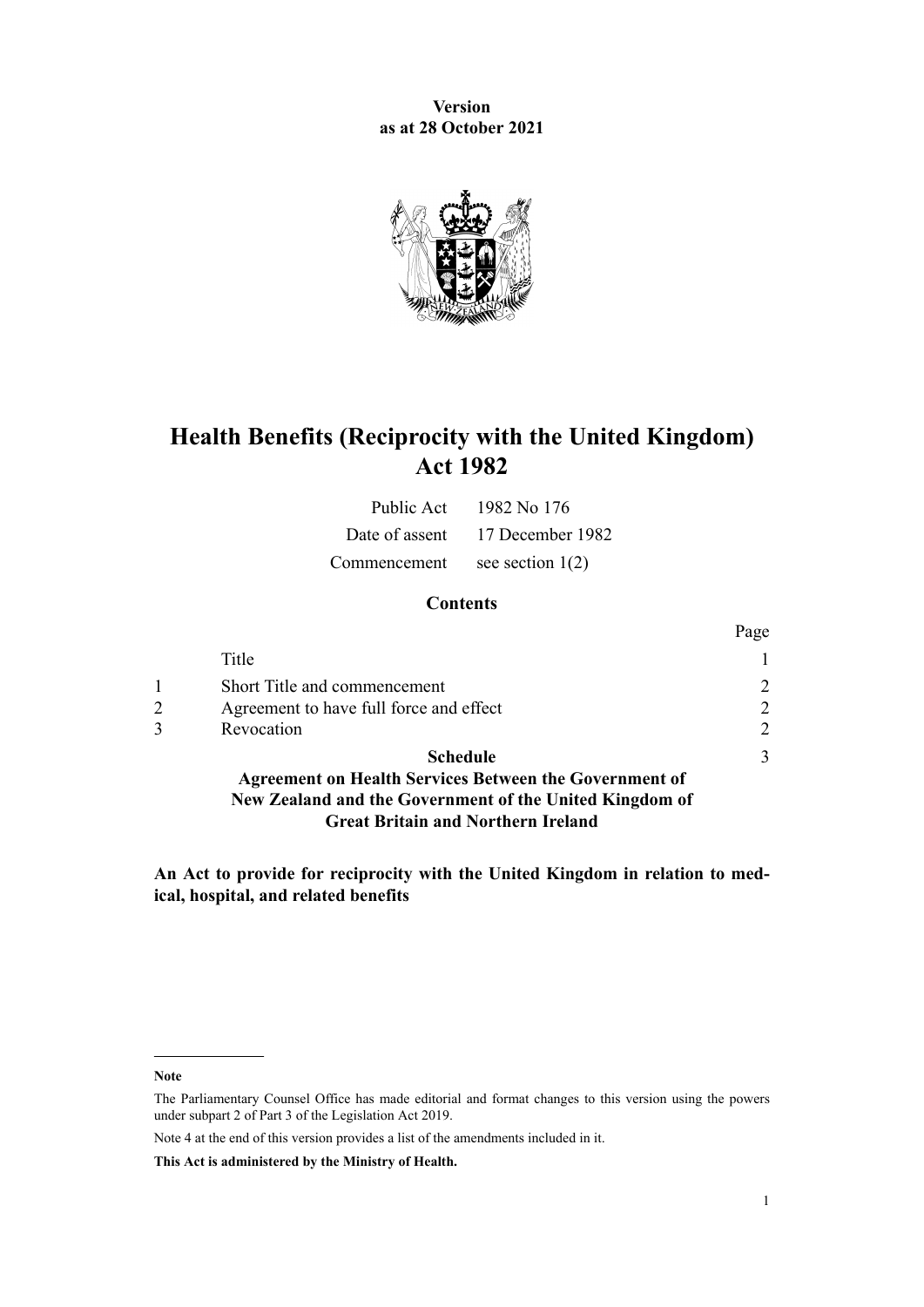#### <span id="page-1-0"></span>**1 Short Title and commencement**

- (1) This Act may be cited as the Health Benefits (Reciprocity with the United Kingdom) Act 1982.
- (2) This Act shall come into force on a date to be fixed by the Governor-General by Order in Council. The date so fixed may be a date before the date on which the Order in Council is made.
- (3) An order under this section is secondary legislation (*see* [Part 3](http://legislation.govt.nz/pdflink.aspx?id=DLM7298343) of the Legis‐ lation Act 2019 for publication requirements).

| Legislation Act 2019 requirements for secondary legislation made under this section |                                                                                                |                                    |  |  |  |
|-------------------------------------------------------------------------------------|------------------------------------------------------------------------------------------------|------------------------------------|--|--|--|
| <b>Publication</b>                                                                  | PCO must publish it on the legislation website and notify LA19 s 69(1)(c)<br>it in the Gazette |                                    |  |  |  |
| <b>Presentation</b>                                                                 | The Minister must present it to the House of<br>Representatives                                | LA19 s 114, Sch 1<br>cl $32(1)(a)$ |  |  |  |
| <b>Disallowance</b>                                                                 | It may be disallowed by the House of Representatives                                           | LA19 ss 115, 116                   |  |  |  |
| This note is not part of the Act.                                                   |                                                                                                |                                    |  |  |  |

Section 1(2): Health Benefits (Reciprocity with the United Kingdom) Act 1982 brought into force, on 1 January 1983, by [clause 2](http://legislation.govt.nz/pdflink.aspx?id=DLM95193) of the Health Benefits (Reciprocity with the United Kingdom) Act Com‐ mencement Order 1984 (SR 1984/42).

Section 1(3): inserted, on 28 October 2021, by [section 3](http://legislation.govt.nz/pdflink.aspx?id=LMS268932) of the Secondary Legislation Act 2021 (2021 No 7).

#### **2 Agreement to have full force and effect**

The provisions contained in the agreement set out in the [Schedule](#page-2-0) shall have full force and effect so far as they relate to New Zealand.

Section 2: substituted, on 1 July 1993, by [section 32](http://legislation.govt.nz/pdflink.aspx?id=DLM295182) of the Health Sector (Transfers) Act 1993 (1993 No 23).

#### **3 Revocation**

The Medical, Hospital, and Related Benefits (Reciprocity with United King‐ dom) Notice 1960 is hereby revoked.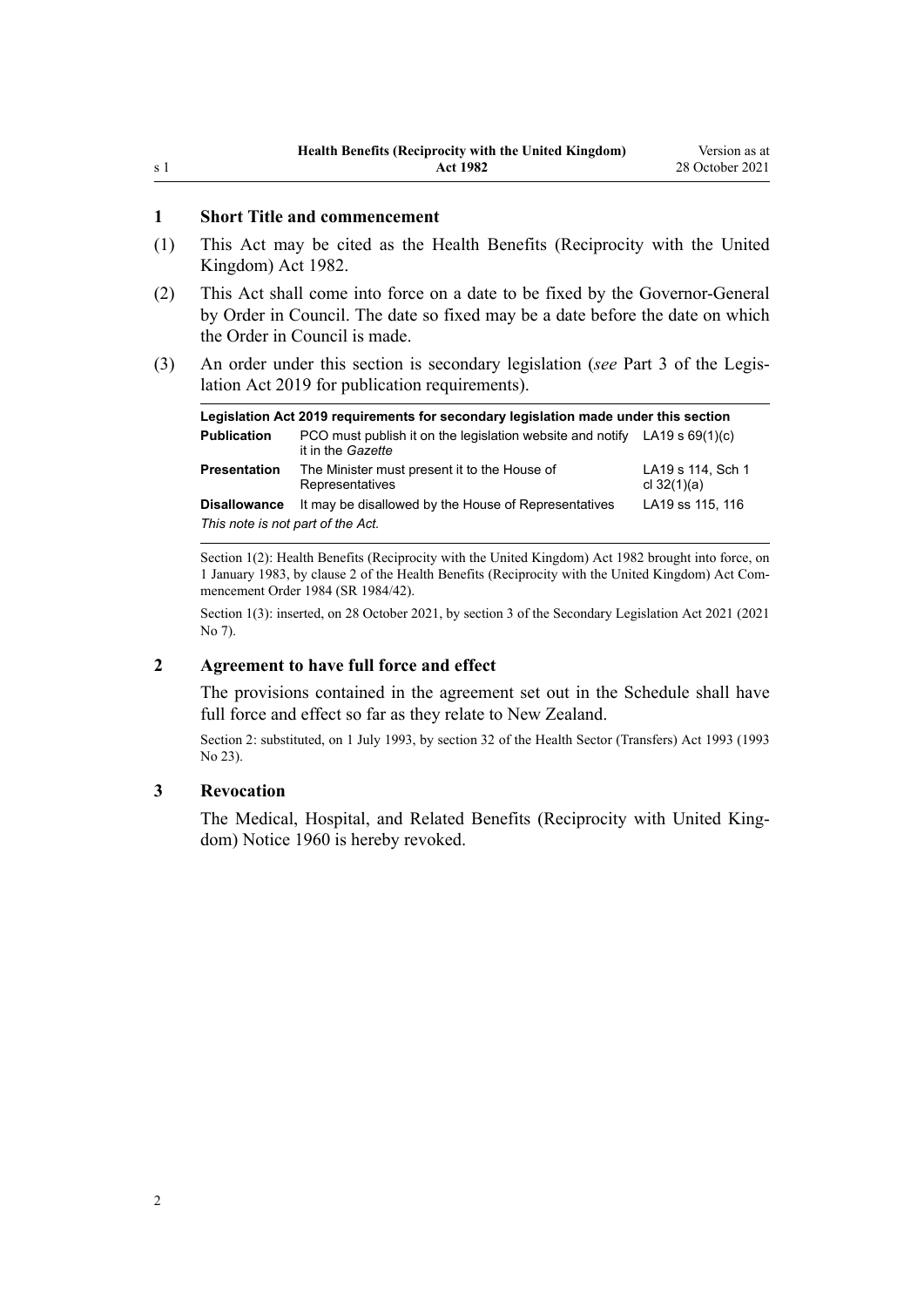### **Schedule**

# <span id="page-2-0"></span>**Agreement on Health Services Between the Government of New Zealand and the Government of the United Kingdom of Great Britain and Northern Ireland**

[s 2](#page-1-0)

The Government of New Zealand and the Government of the United Kingdom of Great Britain and Northern Ireland (hereinafter referred to as "the Contracting Par‐ ties"),

Desiring to provide the nationals of each of their territories during their temporary stay in the other territory with medical treatment,

Have agreed as follows:

# **Article 1 Definitions**

For the purposes of this Agreement, unless the context otherwise requires—

- (a) "medical treatment" means:
	- (i) in relation to the United Kingdom, medical treatment which, in the opinion of a medical or dental practitioner employed by or under contract with an authority providing medical treatment, is required promptly by a national of New Zealand for a condition which arose after arrival into the territory of the United Kingdom or became, or but for treatment would have become, acutely exacerbated after such arrival; and
	- (ii) in relation to New Zealand, medical treatment which, in the opinion of a medical practitioner, or dental practitioner (in respect of persons under 19 years), is required promptly by a national of the United Kingdom for a condition which arose after arrival into the territory of New Zealand or became, or but for treatment would have become, acutely exacerbated after such arrival;
- (b) "nationals" means:
	- (i) in relation to the United Kingdom, all persons who are recognised by the Government of the United Kingdom as their nationals, pro‐ vided they are ordinarily resident in the territory of the United Kingdom as defined in this Agreement; and
	- (ii) in relation to New Zealand, all New Zealand citizens ordinarily resident in the territory of New Zealand as defined in this Agree ment;
- (c) "territory" means: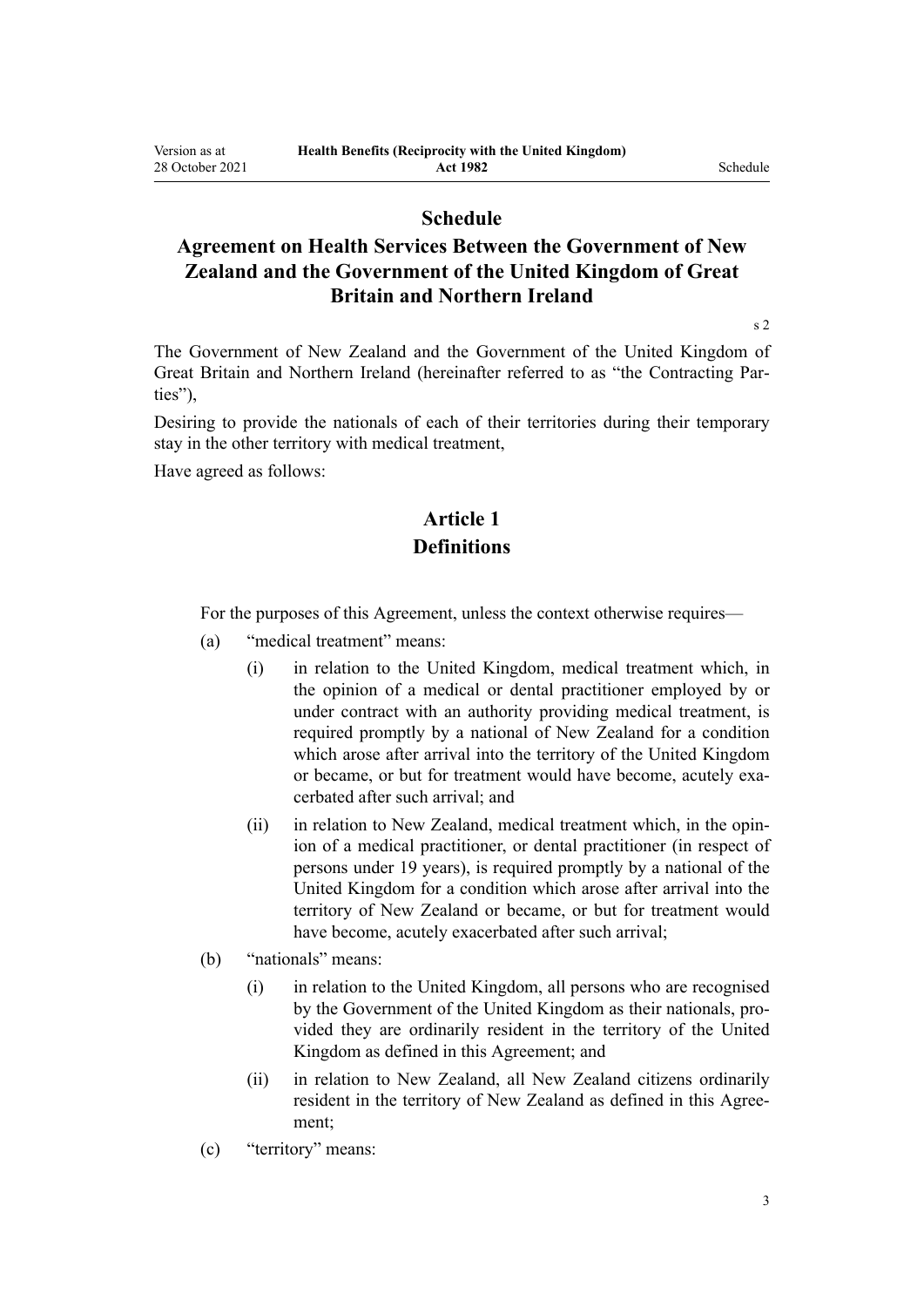| Schedule |     | Health Benefits (Reciprocity with the United Kingdom)<br><b>Act 1982</b>                                                                                                                            | Version as at<br>28 October 2021 |
|----------|-----|-----------------------------------------------------------------------------------------------------------------------------------------------------------------------------------------------------|----------------------------------|
|          | (1) | in relation to the United Kingdom, England, Scotland, Wales,<br>Northern Ireland, and also the Isle of Man, the Island of Jersey,<br>and the Bailiwick of Guernsey comprising the islands of Guern- |                                  |
|          |     | sey, Alderney, Herm, Jethou, and Sark; and                                                                                                                                                          |                                  |

(ii) in relation to New Zealand, the territory of New Zealand includ‐ ing Tokelau together with the associated self-governing State of Niue.

## **Article 2**

- (1) In the case of a national of one Contracting Party requiring medical treatment, the need for which arose during his temporary stay in the territory of the other Contracting Party, that second Contracting Party shall, on production of evidence satisfactory to it that the person is such a national, afford, in accordance with the health service legislation in force in the territory of that Contracting Party and on the same terms as nationals of that Contracting Party, the medical treatment.
- (2) The authorities of the Contracting Party providing the medical treatment shall bear all costs arising therefrom apart from charges normally paid by nationals in that territory.
- (3) The provisions of this Article shall not apply to a national of one Contracting Party who goes to the territory of the other Contracting Party for the express purpose of obtaining medical treatment.

#### **Article 3**

- (1) The authorities responsible for the implementation of this Agreement are:
	- (a) in relation to the territory of the United Kingdom, the Department of Health and Social Security, the other United Kingdom Health Departments, and the other authorities of the territory responsible for the provision of health services, whose names and addresses shall be notified to the Government of New Zealand; and
	- (b) in relation to the territory of New Zealand, the Department of Health, and the other authorities of the territory responsible for the provision of health services, whose names and addresses shall be notified to the Government of the United Kingdom of Great Britain and Northern Ireland.
- (2) The Contracting Parties shall send to each other as soon as possible details of any changes in laws or regulations operating in their respective territories which may affect the nature and scope of health services provided under this Agreement.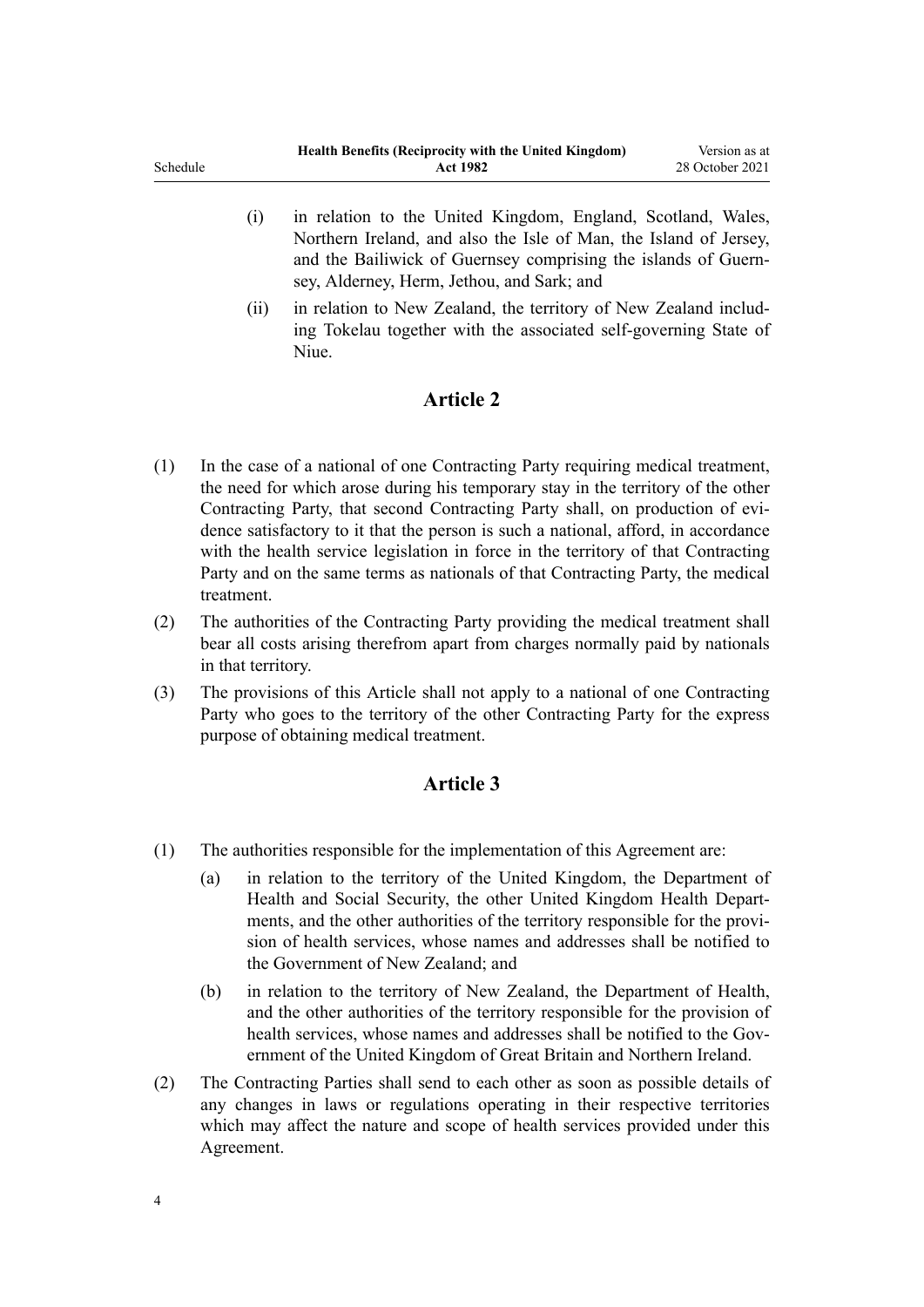#### **Article 4**

In the event of any disagreement relating to the interpretation or application of this Agreement, the Contracting Parties shall enter into consultations in order to reach an appropriate resolution of the disagreement.

## **Article 5**

- (1) This Agreement shall remain in force until the expiration of 6 months after the date of delivery of written notice of termination by either Contracting Party to the other.
- (2) Amendments to this Agreement may be made by agreement in writing between the Contracting Parties.

# **Article 6**

- (1) Each Contracting Party shall notify the other, through the diplomatic channel, when the internal procedures required by its law for the bringing into force of this Agreement are completed.
- (2) This Agreement shall enter into force on a date to be arranged by exchange of letters between the Contracting Parties.

IN WITNESS WHEREOF the undersigned, duly authorised thereto by their respective Governments, have signed this Agreement.

DONE at Wellington this 10th day of December 1982.

For the Government of New Zealand: A G Malcolm For the Government of the United Kingdom of Great Britain and Northern Ireland:

John H Fawcett